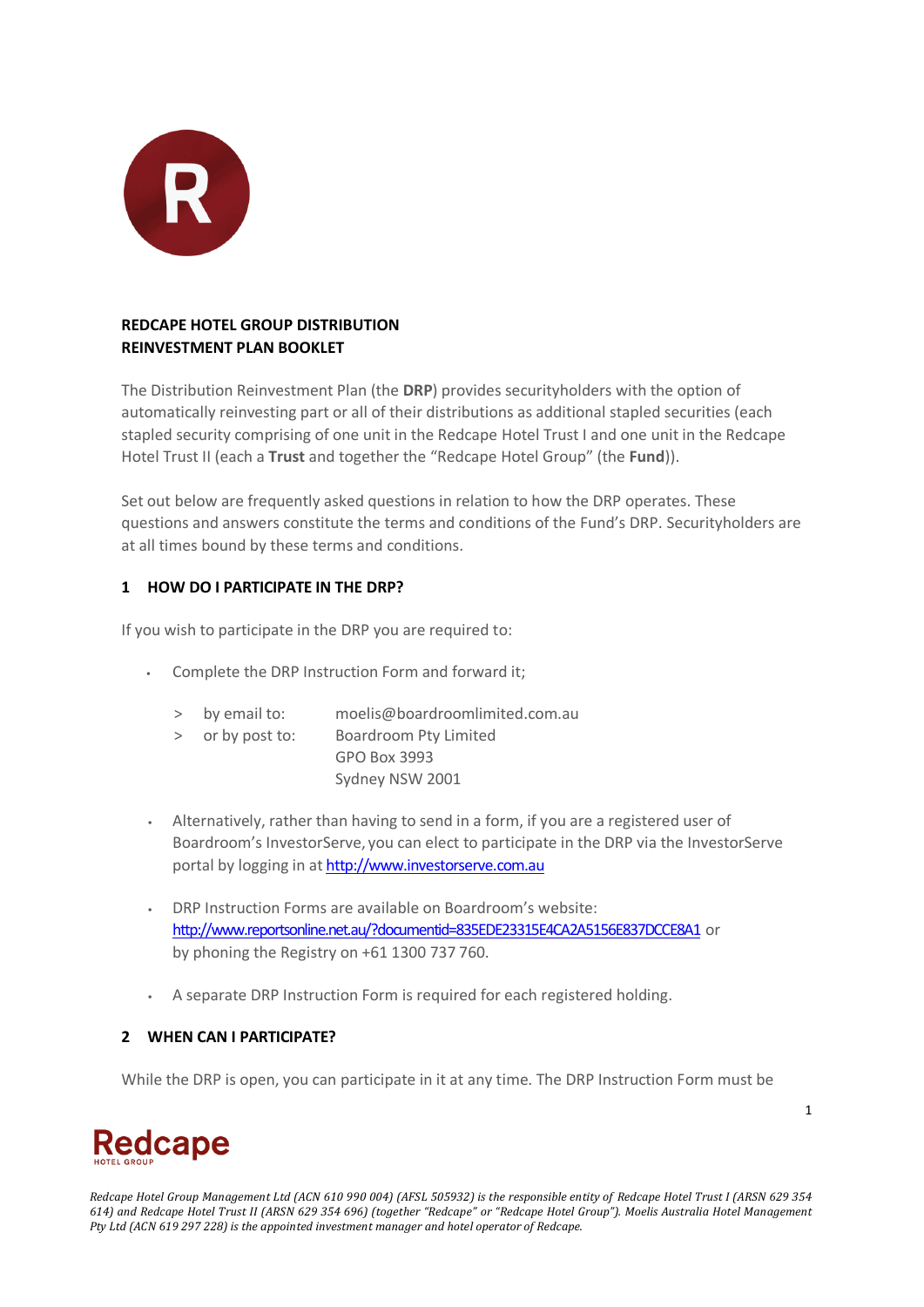received by the Registry no later than 5.00 pm Australian Eastern Time on the last Business Day of each calendar quarter in order to participate in the DRP for that particular quarter's distribution.

## **3 HOW LONG DOES PARTICIPATION IN THE DRP LAST?**

Participation in the DRP will automatically continue until you either notify the Registry that you no longer wish to participate by submitting a DRP Instruction Form, or the DRP is suspended or withdrawn. Notification of your wish to no longer participate in the DRP will be effective for the distribution quarter in which it is received by the Registry.

The DRP will be automatically suspended upon the Responsible Entity determining to suspend the DRP. If the DRP is suspended, an election as to your participation in the DRP will also be suspended and all stapled securities are taken not to be DRP stapled securities for the purpose of any distribution paid while the DRP is suspended. Upon reinstatement of the DRP, all of your prior elections are reinstated unless a DRP Instruction Form is validly submitted by you by 5.00 pm Australian Eastern Time on the last Business Day of the calendar quarter for the next distribution which follows the reinstatement of the DRP.

Your right to participate in the DRP is not transferable.

### **4 CAN I REINVEST ONLY PART OF MY DISTRIBUTIONS IN THE DRP?**

Yes. You can reinvest all or part of your distributions. If you choose to reinvest all of your distributions, the DRP will apply to all amounts paid by the Fund as a distribution on all of the stapled securities registered to that holding, including any further stapled securities issued or transferred to you under the DRP. If you choose to reinvest only part of your distribution, you can specify either the number of stapled securities, or the percentage of your total stapled securities, you wish to be subject to the DRP on the DRP Instruction Form.

If you specify the number of stapled securities, your level of participation is fixed and all stapled securities in excess of this number, including any new stapled securities you may acquire in the future will not participate in the DRP. If you sell some of your stapled securities in the future, such that your total holding becomes less than the number of stapled securities you have specified to participate in the DRP, your participation level will automatically be reduced down to the total number of stapled securities you hold as at the last Business Day of the relevant calendar quarter. However, if you later acquire more stapled securities in the Fund, these will participate in the DRP to the extent indicated in your last DRP Instruction Form.

If you nominate a percentage, your level of participation will automatically change if you acquire or sell stapled securities in the future.

You can increase or decrease the number of stapled securities you wish to nominate in the DRP or change your participation percentage level at any time (refer to question 11 for further details). If you have ceased to hold any stapled securities in the Fund by the end of the calendar

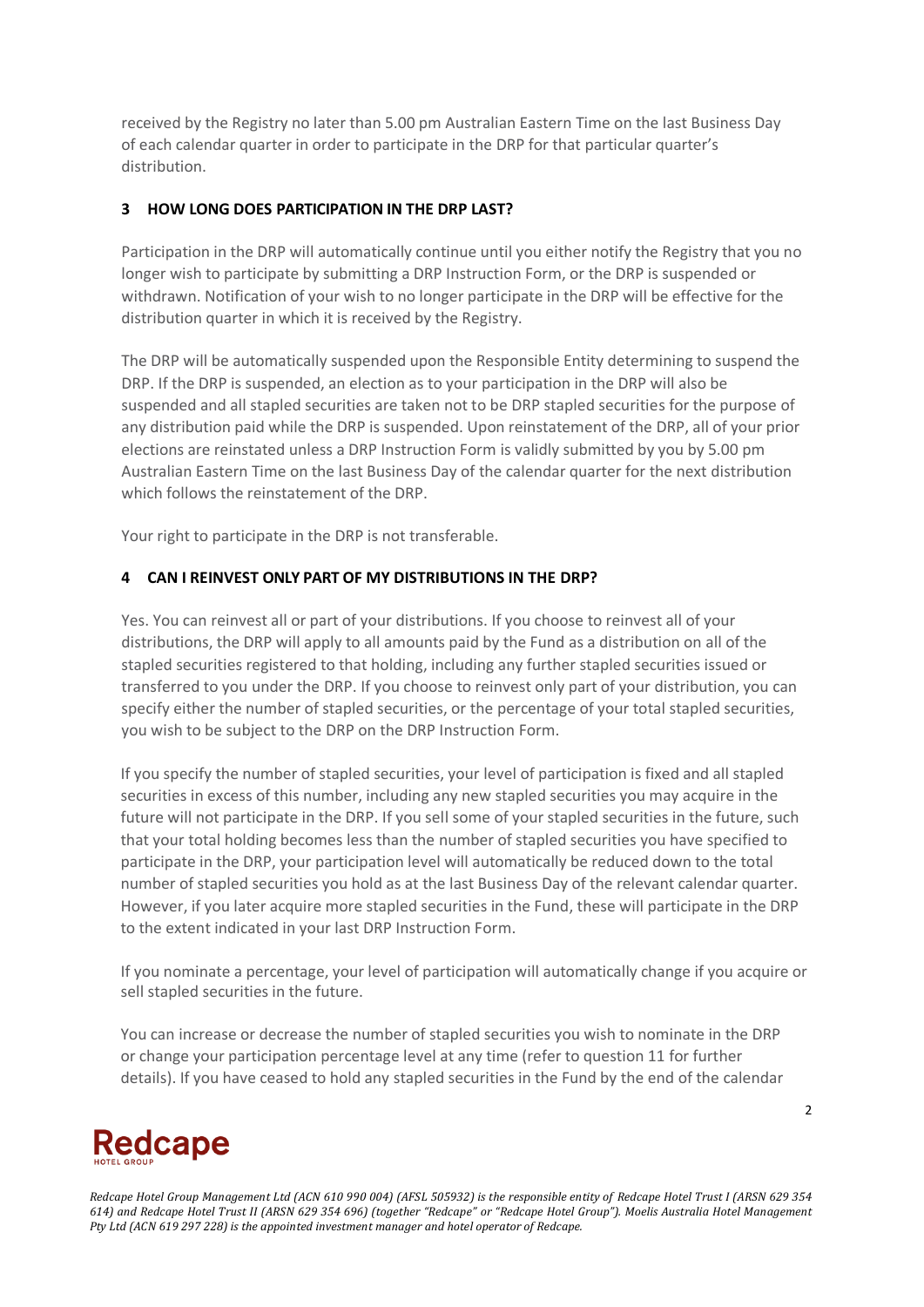quarter, you are deemed to have terminated your participation in the DRP from the end of the calendar quarter.

If a DRP Instruction Form fails to specify a level of participation, it will be deemed to be an application for full participation in the DRP.

The Responsible Entity's records of the level of your participation and the number of stapled securities subject to the DRP will be conclusive evidence of the matters so recorded.

## **5 CAN ALL SECURITYHOLDERS PARTICIPATE IN THE DRP?**

The DRP is open to all securityholders whose registered address in the Trust registers is in Australia or New Zealand (unless those stapled securities are held on behalf of another person with a registered address outside Australia and New Zealand who would not themselves be eligible to participate in the DRP). Securityholders whose registered address is outside Australia or New Zealand may not participate in the DRP unless the Responsible Entity determines to allow such participation in its sole and absolute discretion after being satisfied that the offer and issue of stapled securities under the DRP to that person would be lawful and practicable in the jurisdiction in which the person resides and the securityholder does not hold the stapled securities on behalf of another person who would not themselves be eligible to participate in the DRP.

The Responsible Entity may, in its absolute discretion, accept or refuse a DRP Instruction Form without giving reasons for its decision. The Responsible Entity may also determine that a securityholder's DRP Instruction Form is valid even if the DRP Instruction Form is incomplete, contains errors or is otherwise defective. By submitting a DRP Instruction Form, each securityholder is taken to have authorised the Responsible Entity (and its delegates or agents) to correct any error in, or omission from, the securityholder's DRP Instruction Form.

Joint securityholders must submit a single DRP Instruction Form signed by all the joint securityholders. If one, or more, of the joint securityholders is not eligible to participate in the DRP, none of the joint securityholders can apply to participate in the DRP with respect to any of the jointly held stapled securities.

### **6 WHAT ARE THE COSTS INVOLVED IN PARTICIPATING IN THE DRP?**

There is no cost associated with participating in the DRP. Securityholders who wish to participate in the DRP do not have to pay brokerage, commission or any other transaction costs on the securities issued to them under the DRP. This allows securityholders to add to their investment in the Fund in a convenient and cost-effective manner.

### **7 HOW MANY SECURITIES WILL I RECEIVE?**

The number of stapled securities you will receive will be the whole number equal to, or where not a whole number, rounded down to the nearest whole number calculated by the

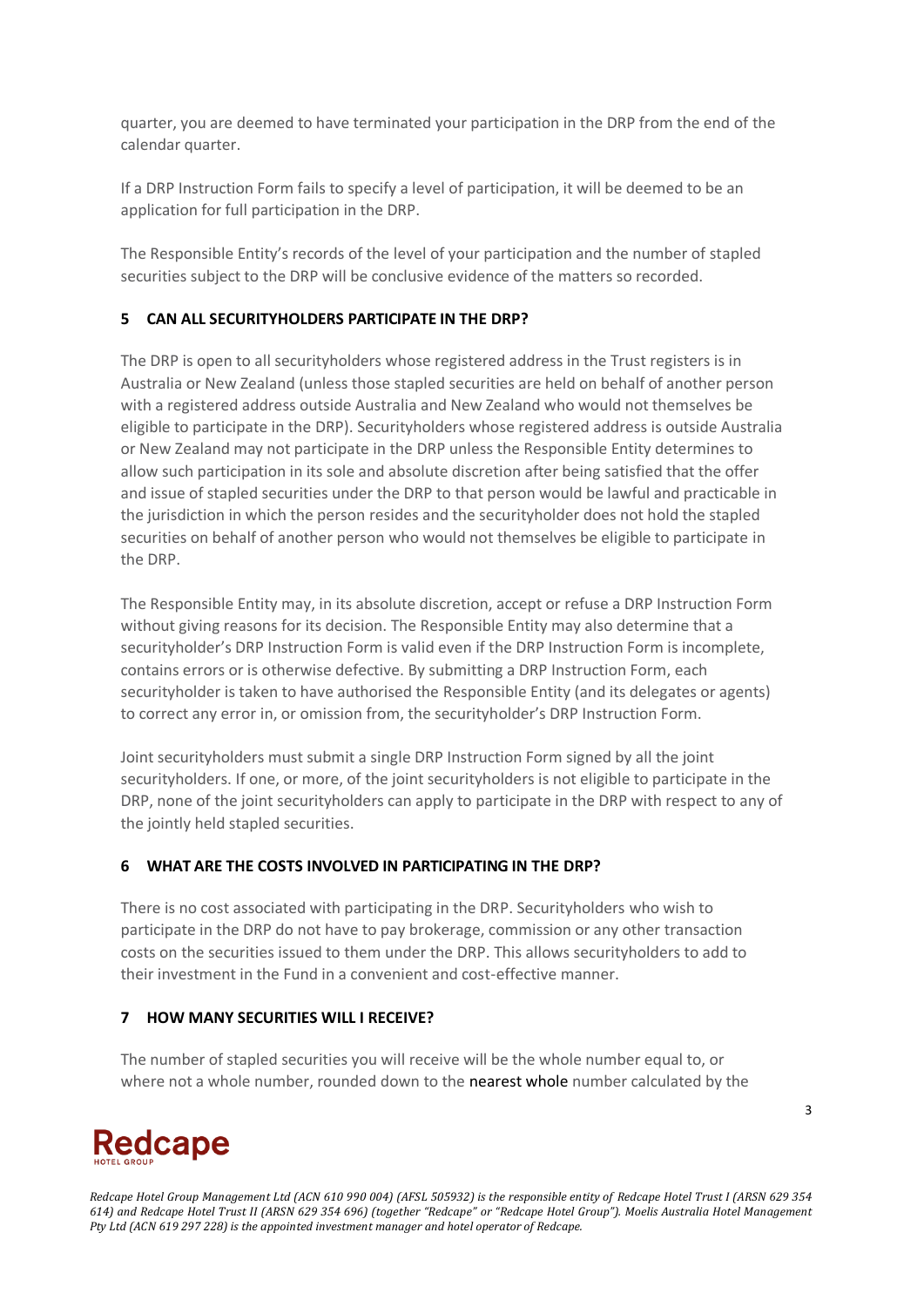formula:

Number of Stapled Securities =  $D - T + R$ 

"**D**" is the amount of the distribution payable on your participating stapled securities as at the record date for that distribution;

"**T**" is any withholding tax or other amounts to be withheld in relation to such stapled securities;

"**R**" is the residual positive balance carried forward in your DRP account; and

"**C**" is the average of the daily volume weighted average price of all sales of stapled securities of the Fund recorded on ASX for each of the first ten (10) ASX Trading Days following the ASX Trading Day from and including the  $3<sup>rd</sup>$  ASX Trading Day after the record date in respect of the relevant distribution (unless the Responsible Entity believes that this calculation does not provide a fair reflection of the market price of the stapled securities during this period in which event there shall be substituted for the amount so calculated the market price of the stapled security as determined by an expert, independent of the Responsible Entity, whose identity and instructions will be determined by the Responsible Entity), less such discount (if any) as determined by the Responsible Entity from time to time and rounded as determined by the Responsible Entity.

### **8 HOW WILL I KNOW THE DRP STAPLED SECURITY PRICE?**

The DRP Stapled Security Price will be equal to "C" in paragraph 7 above, and will be determined by the Responsible Entity.

### **9 WHEN WILL I RECEIVE MY DRP STAPLED SECURITIES?**

Stapled securities to be allocated to participating securityholders under the DRP will be issued on the same day that non-participating securityholders receive their cash distribution.

### **10 HOW DO I FIND OUT HOW MANY STAPLED SECURITIES I HAVE RECEIVED FROM THE DRP?**

Distribution statements for the reinvestment of the distributions will be either emailed or posted to securityholders following the payment of the relevant distribution and allocation of stapled securities under the DRP (to participating securityholders).

The statement will include details of the number of your stapled securities that are participating in the DRP, the amount of cash distribution you have reinvested, the DRP Stapled Security Price and the number of stapled securities issued or transferred to you under the DRP for that particular distribution.

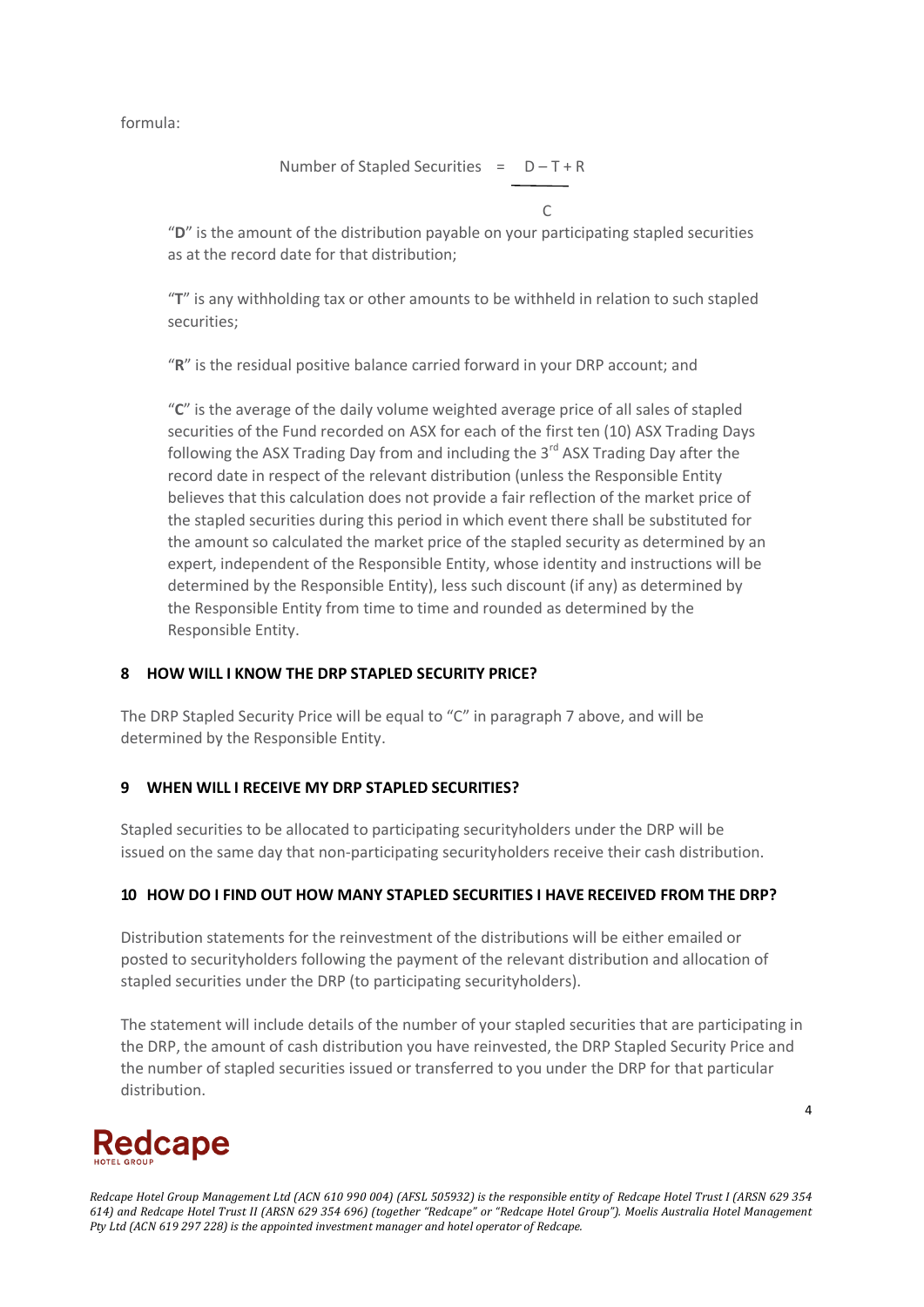The number of stapled securities allocated and your new securityholding balance will be shown on the statement you will receive in the month following each re-investment.

## **11 HOW DO I VARY THE LEVEL OF PARTICIPATION OR WITHDRAW FROM THE DRP?**

Participating securityholders may vary the level of participation or withdraw from the DRP at any time by submitting a revised DRP Instruction Form in accordance with the method set out in question 1.

Any variation to participation will take effect from the next distribution, provided that notification is received by no later than 5.00 pm Australian Eastern Time on the last Business Day of the calendar quarter for that distribution.

Notices received after this time will take effect from the following Distribution Period.

If you choose to withdraw from the DRP, your distributions will be paid by direct credit to your bank account, according to payment instructions given prior to your participation in the DRP.

### **12 ARE THE DRP STAPLED SECURITIES THE SAME AS MY EXISTING STAPLED SECURITIES?**

Yes. All stapled securities issued to you under the DRP will, from the date of issue, rank equally in all respects with the existing fully paid stapled securities on issue and will participate in all distributions declared subsequently. DRP stapled securities will accrue income from the date of their issue.

### **13 STAPLING**

The DRP will terminate automatically upon:

- the stapling of the Trusts ceasing to apply; or
- the Responsible Entity determining to terminate the DRP.

Each offer of securities in connection with the DRP or its publication constitutes a contemporaneous offer of identical numbers of units in each Trust, which will be stapled together, and the DRP Instruction Form (and any variation thereto) is deemed to contemporaneously apply in relation to each of the units which comprise stapled securities to be issued under the DRP.

### **14 CAN THE TERMS AND CONDITIONS OF THE DRP CHANGE?**

Yes. The Responsible Entity may, at its sole and absolute discretion, modify, suspend or terminate the DRP at any time. The modification, suspension or termination shall take effect from the date specified by the Responsible Entity and sufficient written notice shall be given to all securityholders prior to the changes occurring to allow securityholders to withdraw or otherwise change their level of participation in the DRP before the changes come into effect (except in the event the Responsible Entity considers in its absolute discretion that the change is not adverse to securityholders, in which case such notification only needs to be given within the three month

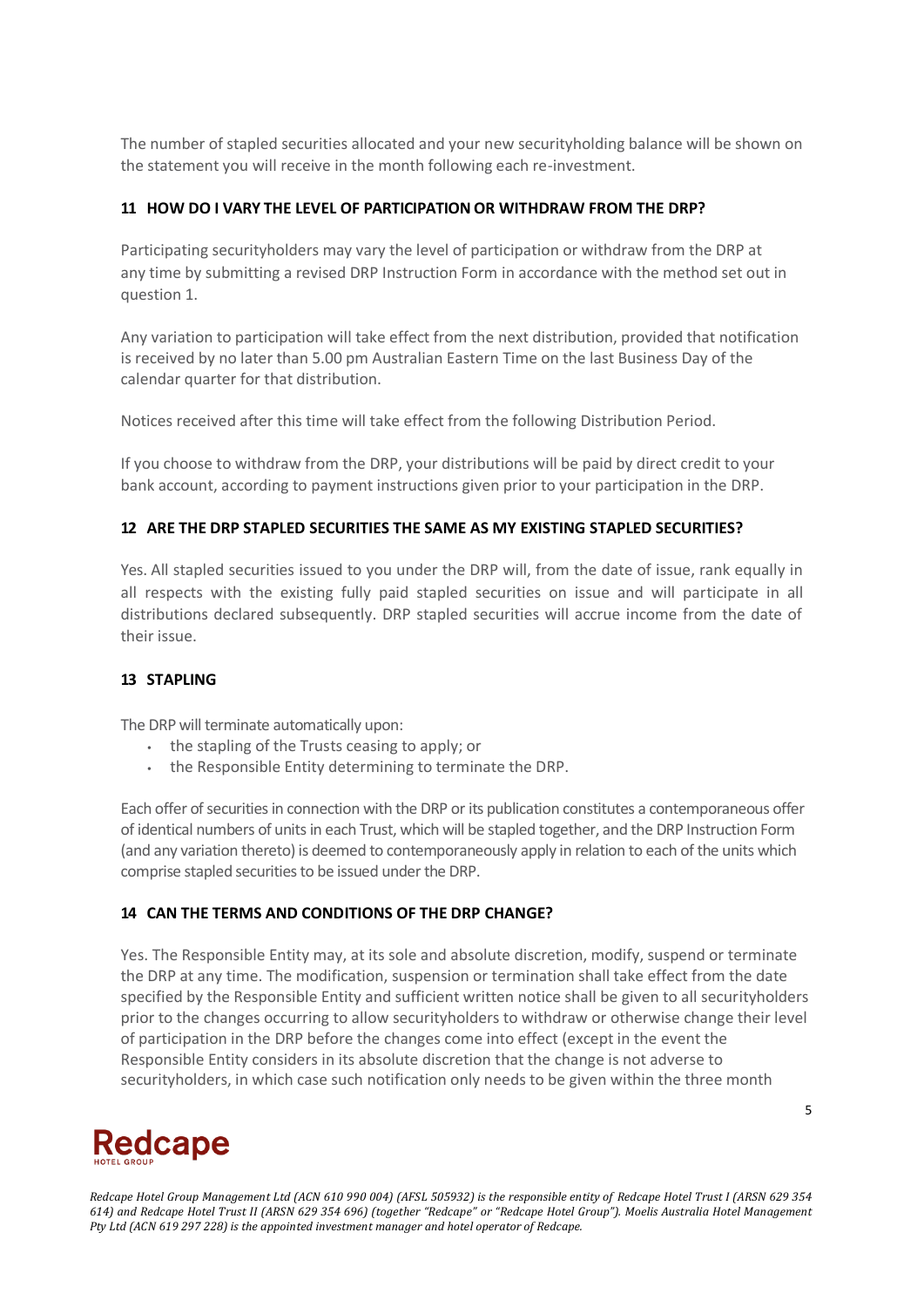period after the change is made).

The Responsible Entity will administer the DRP in its sole and absolute discretion in accordance with these rules, the Listing Rules and each Constitution. This includes the Responsible Entity's power to: determine, set and oversee procedures for the administration of the DRP; exercise powers, discretions, authorities and functions (including any power to make a choice, decision, determination or resolution) under these rules; and settle any difficulties, anomalies or disputes which may arise either generally or in a particular case in connection with the DRP. The determination of the Responsible Entity is conclusive and binding on all relevant securityholders and other persons to whom the determination relates.

The Responsible Entity may, in its sole and absolute discretion, arrange for the DRP to be underwritten in respect of a particular distribution on any terms it considers appropriate.

The Responsible Entity may delegate any of its powers, discretions, authorities or functions under these rules to any person or persons.

# **15 WHAT OTHER IMPORTANT LEGAL INFORMATION SHOULD I CONSIDER BEFORE DECIDING WHETHERTO PARTICIPATE IN THE DRP?**

You should be aware that, by applying to participate in the DRP in accordance with these rules, you:

- warrant to the Responsible Entity that you are eligible to participate in the DRP;
- warrant to the Responsible Entity that, if you are a joint holder of stapled securities, all other joint securityholders in relation to the same holding are eligible to participate in the DRP;
- unconditionally agree to these rules of the DRP and each Constitution and agree not to do any act that would be contrary to the spirit, intention or purpose of the DRP;
- acknowledge that, notwithstanding any other provision of this DRP, no stapled securities may be issued under the DRP unless the issue complies with the provisions of each Constitution relating to the stapling together of the components of stapled securities;
- acknowledge that the Responsible Entity may at any time, by giving notice to eligible securityholders, limit participation in the DRP. This may include a determination that there will be a maximum or minimum number of stapled securities permitted per securityholder, whether this is in respect of a particular distribution or distributions generally;
- acknowledge that the Responsible Entity may arrange for the DRP to be fully or partially underwritten in respect of any one or more distributions;

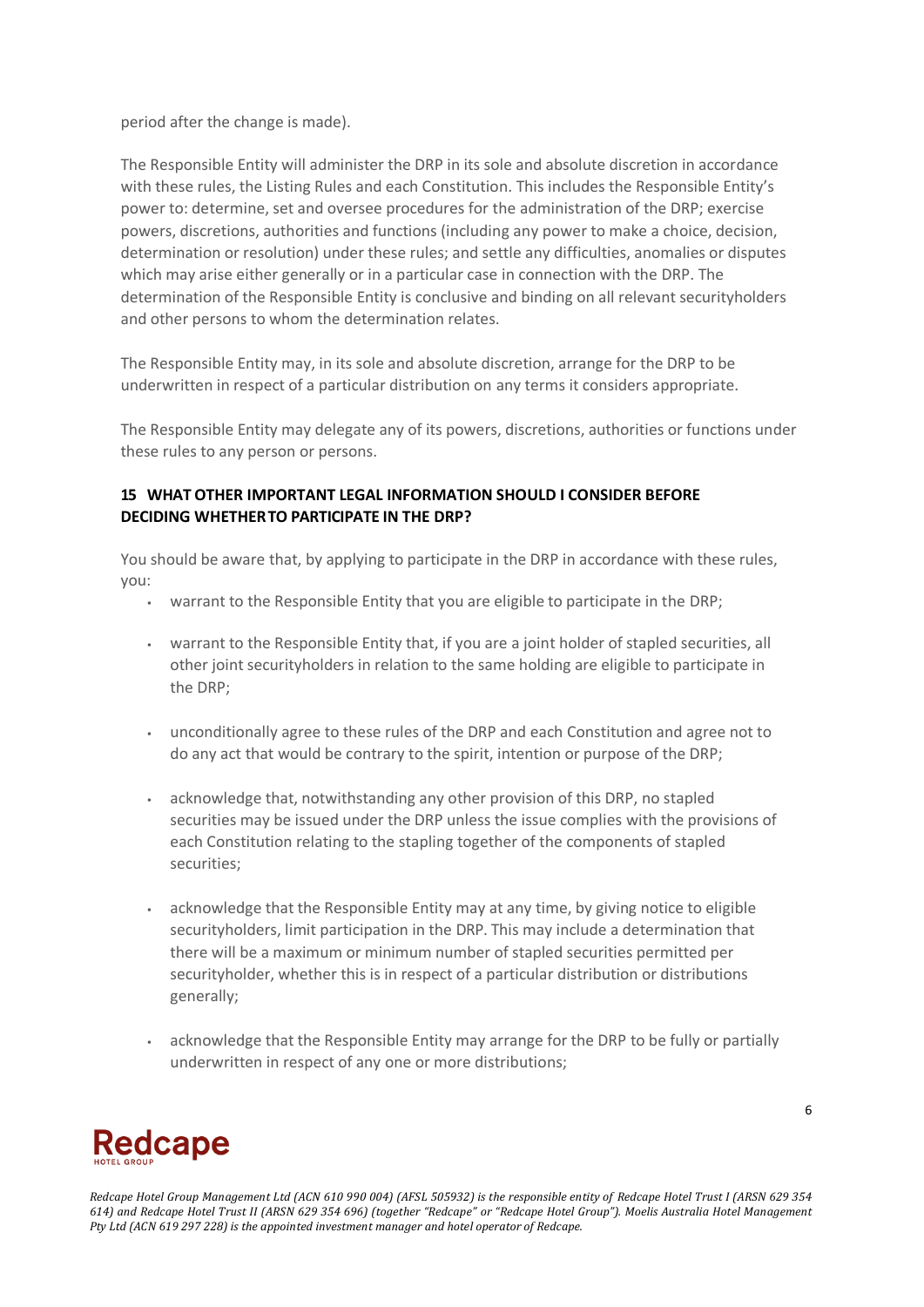- acknowledge that none of the Responsible Entity, its officers, employees, representatives or agents, or the Registry, have provided you with any recommendation or investment, financial, taxation or other advice and that none of the above persons have any obligation to provide any advice concerning your decision to apply to participate in the DRP;
- acknowledge that the Responsible Entity, its officers, employees, representatives or agents are not responsible for any loss or alleged loss or disadvantage suffered or incurred directly or indirectly by you as a result of the establishment, or operation, of the DRP, participation in the DRP or any advice given in relation to participation in the DRP; and
- acknowledge that any variation, suspension, recommencement or termination of the DRP will not give rise to any liability on the part of, or right of action against, the Responsible Entity nor its officers, employees, representatives or agents.

#### **16 NOTICES GIVEN BY THE RESPONSIBLE ENTITY**

Were the Responsible Entity may or is required to give a notice under the terms of the DRP, it may do so by making an announcement to the ASX. Any announcement to the ASX in relation to the DRP shall be treated as a notice given for the purposes of the DRP including to all participants in the DRP and all current or future securityholders.

#### **17 GOVERNING LAW**

The DRP, its operation and these rules are governed by the laws of the State of New South Wales and you submit to the jurisdiction of the Courts of that State and the Courts which may hear appeals from those Courts.

### **DEFINITIONS**

**ASX**: means ASX Limited.

**ASX Trading Day**: means a Business Day on which buying and selling occurs on the financial market operated by ASX.

**Australian Eastern Time:** is a reference to Australian Eastern Standard Time or Australian Eastern Daylight Time, whichever is appropriate.

**Bank:** means a corporation authorised by law to carry on the general business of banking in Australia.

**Business Day:** means a day on which Banks are open for general banking business in Sydney, New South Wales, excluding Saturdays, Sundays and public holidays. If the day on or by which any act, matter or thing is to be done is a day other than a Business Day, the act, matter or thing will be done on the next Business Day and any money falls due for payment on a date other than a